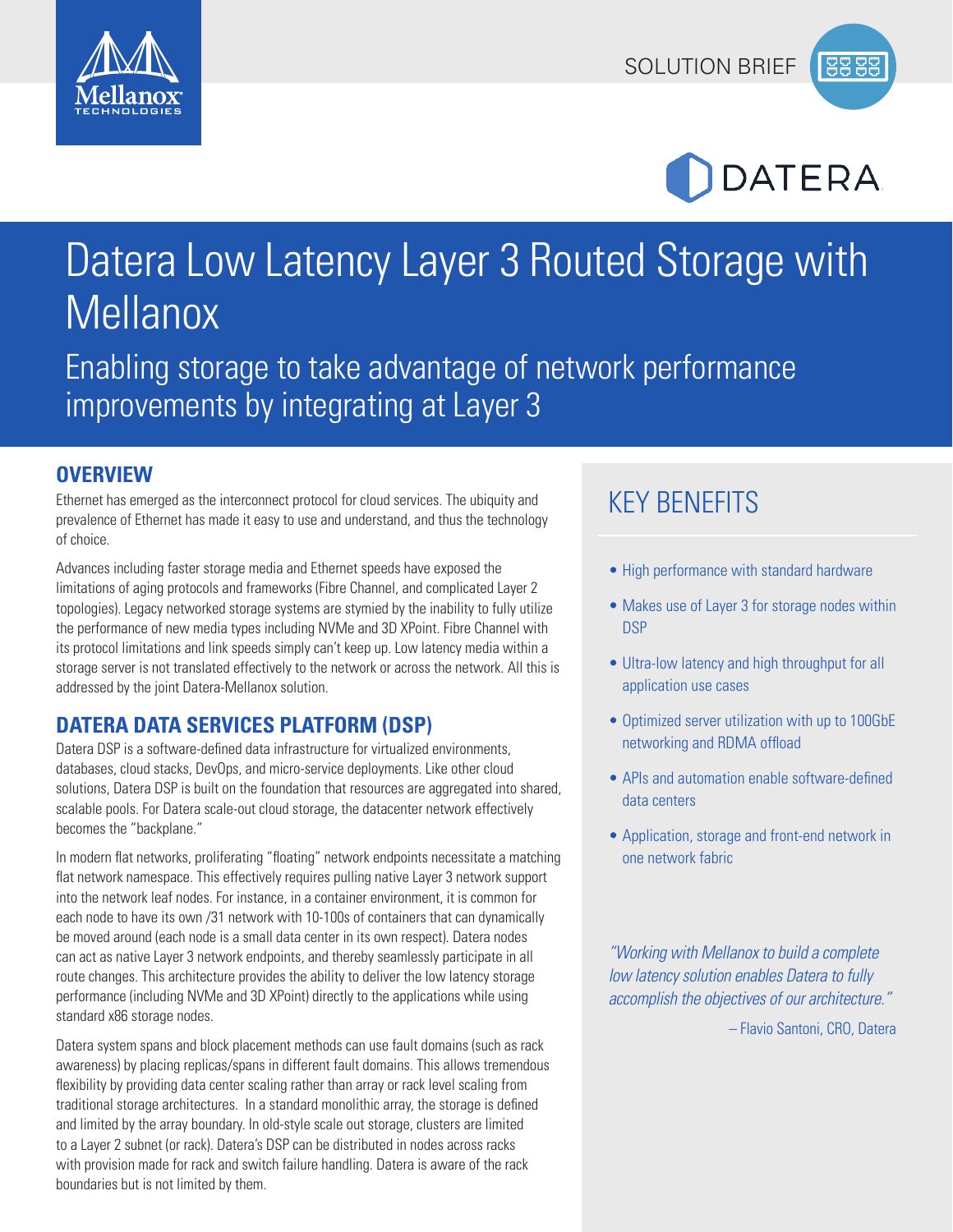Benefits of Layer 3 networking for cloud storage are:

- **• Optimal link capacity utilization**: Layer 3 protocols such as OSPF or BGP utilize all available links
- **• Fast convergence**: On a link failure or node failure, Layer 3 allows for fast convergence and strict adherence to the IO timeout values
- **• Dynamic network balancing**: With equal cost multi-pathing, and dynamic Layer 3 routing, the network adapts to topology and bandwidth changes delivering optimized performance
- **• Security**: With the ability to control Layer 3 Access Control Lists, and allow for white lists communication, a Layer 3 topology is far more secure.
- **Quality of Service** (QoS): This architecture allows for granular QoS controls across the network thereby allowing fine grain controls for traffic engineering
- **• High scalability**: As cloud deployments are constantly growing, Layer 3 topologies allow for growth of nodes or bandwidth or services without disruption to the existing cluster.

DevOps teams create one or more templates that determine policies that are applied to the various nodes but are not restricted to given nodes. Changes in the templates propagate throughout the cluster automatically resulting in real time data migration and enabling an always on storage service. The DSP was developed from the kernel up to take advantage of new media types and new network topologies with serving the intent of each application as the highest value. As a result, Datera can make use of the advances provided through the Mellanox Ethernet solution.

## **MELLANOX END-TO-END ETHERNET SOLUTION**

The Mellanox end-to-end Ethernet solution provides a simple, efficient and high-performance network fabric for modern data centers and clouds. Built on the best-in-class switching ASIC, Mellanox Spectrum™ switches are modern switches with a rich set of Layer 2/3 features and deliver line-rate throughput and ultra-low latency at any speed with zero packet loss. With dynamically shared buffer and RDMA over Converged Ethernet (RoCE) optimization, Spectrum switches support the fastest storage traffic with high and resilient performance. (See Figure 1.)

In particular, the Mellanox **[SN2010](http://www.mellanox.com/related-docs/prod_eth_switches/PB_SN2010.pdf)**/**[SN2100](http://www.mellanox.com/related-docs/prod_eth_switches/PB_SN2100.pdf)** switches are the ideal TOR switches for storage and hyperconverged deployments. In a half-width, 1U form factor, SN2100 provides 16 100GbE ports whereas SN2010 provides 18 10/25GbE ports plus 4 100GbE ports. Two of these switches can be installed in a 1U rack space for high-availability. And using break-out cables, the SN2100 supports up to 64 10/25GbE ports and enables the highest-density rack design.

Equipped with intelligent ASICs, Mellanox Ethernet adapter cards provide offloading mechanisms such as RDMA over Converged Ethernet (RoCE), Erasure Coding, T10/DIF, TCP and UDP offloads, and overlay offloads. By bypassing the CPU with hardware offloads, Mellanox ConnectX® NICs free up the CPU's resources, especially in a CPU-bound environment, for the necessary storage and compute tasks, allowing for higher scalability and efficiency within the data center.

The Mellanox Ethernet solution also includes automated network provisioning, monitoring and troubleshooting through Ansible integration and Mellanox's network orchestration and management software, NEO™. Network automation and zero-touch provisioning allow rapid deployment and intelligent network management, and also reduce network downtime and improve operation efficiency.



*Figure 1. Mellanox Ethernet Storage Fabric unlocks the maximum storage performance*